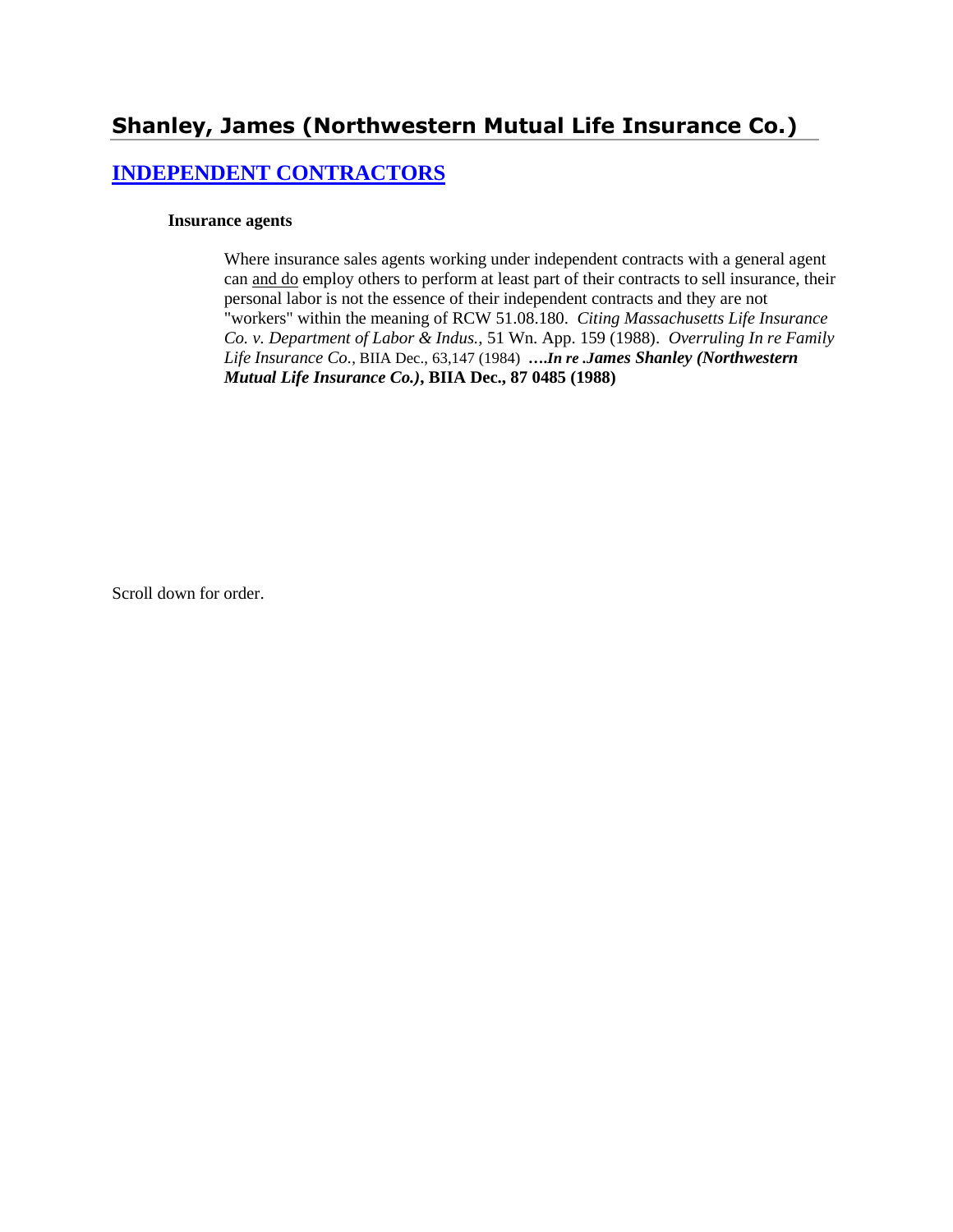#### **BEFORE THE BOARD OF INDUSTRIAL INSURANCE APPEALS STATE OF WASHINGTON**

**) ) )**

**)**

**IN RE: JAMES D. SHANLEY & WIFE, dba, NORTHWESTERN MUTUAL LIFE INSURANCE COMPANY**

**DOCKET NO. 870485**

### **FIRM NO. 329,975 ) DECISION AND ORDER**

APPEARANCES:

Firm, James D. Shanley & Wife, dba, Northwestern Mutual Life Insurance Company, by Carney, Stephenson, Badley, Smith, Mueller & Spellman, P.S., per Janet L. Stauffer

Department of Labor and Industries, by The Attorney General, per Dennis J. Beemer, Assistant

This is an appeal filed by the firm with the Board of Industrial Insurance Appeals on February 9, 1987 from a Notice and Order of Assessment of Industrial Insurance Taxes of the Department of Labor and Industries dated January 12, 1987 which assessed the firm, James D. Shanley and Wife, for taxes due and owing to the State Fund in the amount of \$ 8,457.95, which accrued between July 1, 1984 through June 30, 1986. **REVERSED AND REMANDED**.

#### **DECISION**

Pursuant to RCW 51.52.104 and RCW 51.52.106, this matter is before the Board for review and decision on a timely Petition for Review filed by the employer to a Proposed Decision and Order issued on February 19, 1988 in which the order of the Department dated January 12, 1987 was reversed and remanded to the Department with instructions to assess \$ 8,305.98 against James D. Shanley and Wife for taxes which have accrued between July 1, 1984 through June 30, 1986.

The Board has reviewed the evidentiary rulings in the record of proceedings and finds that no prejudicial error was committed and said rulings are hereby affirmed.

The three issues presented by this appeal are accurately set forth in the Proposed Decision and Order. We agree with the Proposed Decision and Order that the Department was correct in assessing additional premiums for the employer's salaried clerical personnel under the provisions of WAC 296-17-350(5) in the amount of \$446.29. We agree with the Proposed Decision and Order that the Department was incorrect regarding the additional premiums assessed with respect to Mr. Howard Stetson, in the sum of \$ 151.97. The third issue raised by this appeal cannot be disposed of quite so succinctly, as it concerns the characterization of the relationship between certain insurance agents

47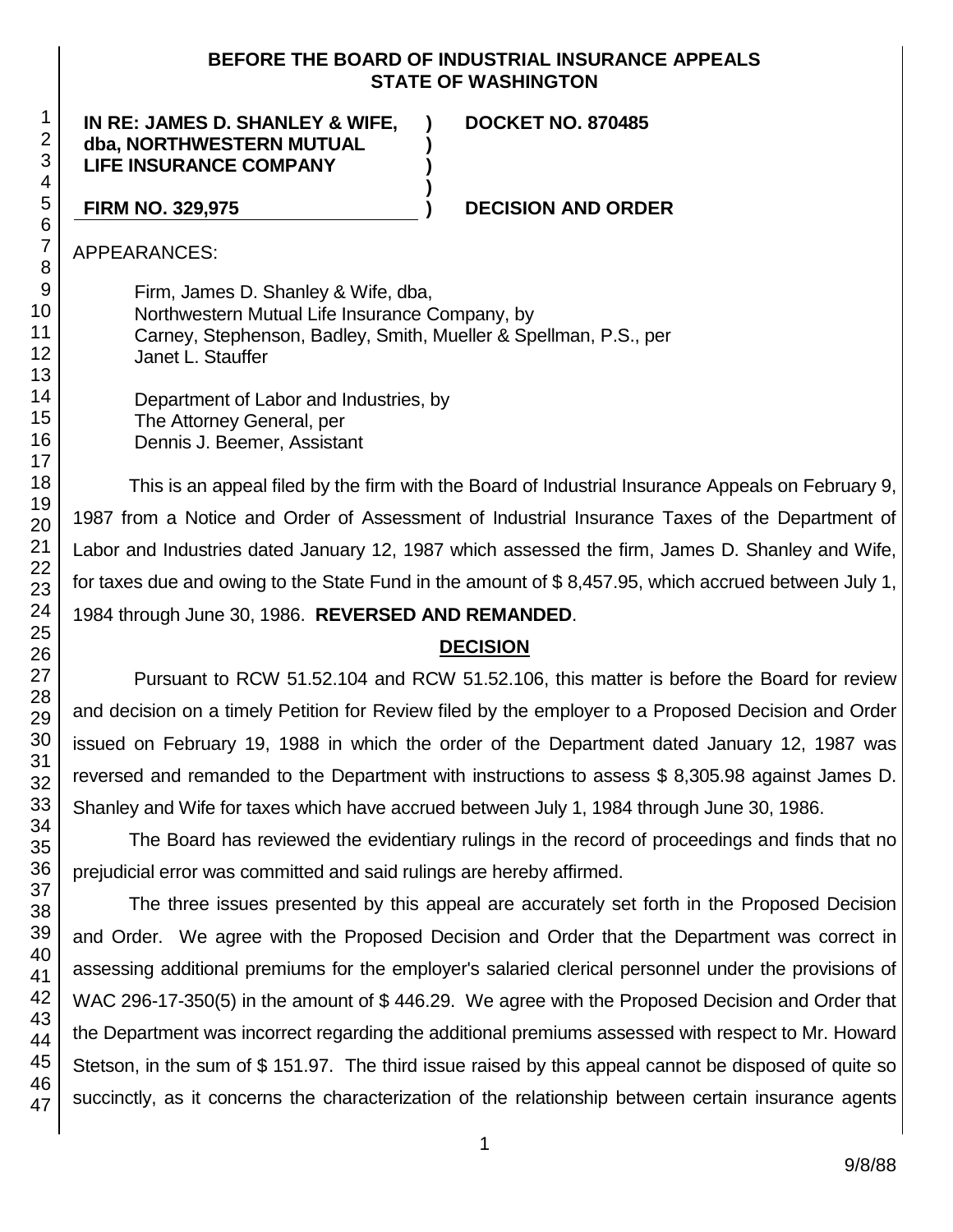and the appealing firm. The Department determined, and the Proposed Decision and Order affirmed, that these agents are workers within the meaning of RCW 51.08.180. We have granted review on this issue due to the recent decision of the Court of Appeals, Division I, in Massachusetts Mutual Life Insurance Company v. Department of Labor and Industries, 51 Wn. App. 159 (1988) which alters the legal basis upon which the Proposed Decision and Order relied.

The chief area of dispute between the Department and the firm in this case is the interpretation of RCW 51.08.180. That statute extends the definition of a worker to a person who is ". . . working under an independent contract, the essence of which is his or her personal labor ...." The Department of Labor and Industries determined that the individual insurance agents were workers because the essence of their contract with the firm was their own personal labor in the promotion and selling of insurance.

The firm has emphasized in its presentation of evidence the independent and highly individualized nature of the tasks performed by insurance sales agents in promoting their insurance products. In a previous decision by this Board involving not only insurance agents but also facts that are very close to the present case, the Board majority agreed with the Department in determining that the essence of the contractual relationship between the insurance company and its insurance agents was the personal labor of the agents. In re Family Life Insurance Company, BIIA Dec. 63,147 (1984). In the Massachusetts Life Insurance case referred to above, the court of appeals, working with facts also very close to the present case, determined that insurance agents are true independent contractors and that their personal labor is not the essence of their employment agreement with the insurance company.

James Shanley is a general agent for Northwestern Life Insurance Company who has eighteen sales agents working under contract with him. There is no dispute by the Department as to Mr. Shanley's description of the relationship between Mr. Shanley and these eighteen insurance sales agents. Each agent is required to provide his or her own fidelity bond and is allowed to sell other forms of noncompeting insurance based upon the needs of prospective purchasers. The insurance agents are required to pay their own office expenses and office staff except for a brief two-year period in which the firm shares in the start-up costs for new agents. The agents also set their own hours and methods of soliciting clients. In some cases the individual insurance agents employ office staff for the purpose of soliciting clients and customers by telephone and other means. In summary, the consistent factual theme running through this case as well as our earlier decision in Family Life and the court of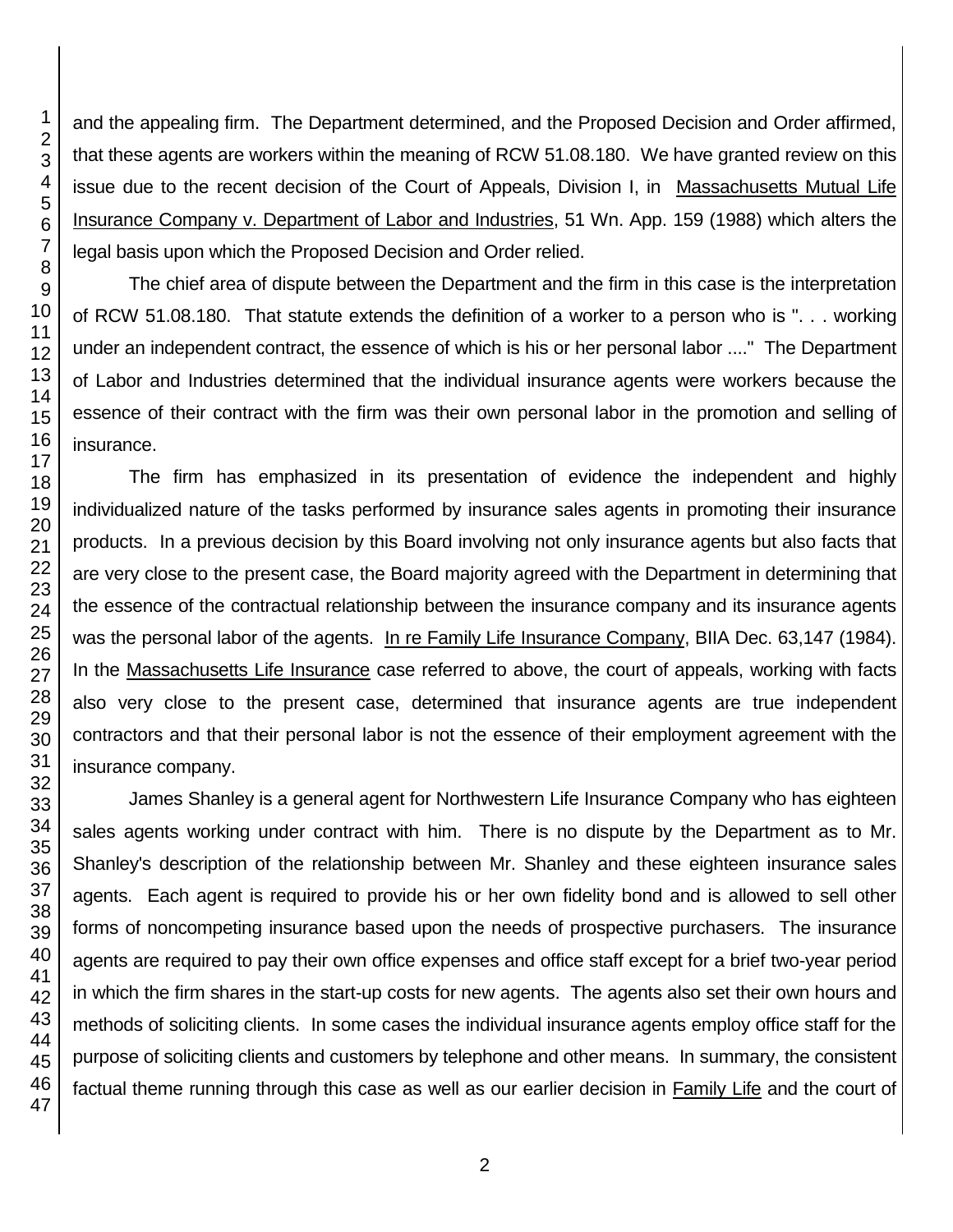appeals decision in Massachusetts Life Insurance is the highly unstructured relationship between a sales agent and the general agent, in order to allow the greatest latitude to the sales agent in conducting his or her own sales endeavors.

The court of appeals in Massachusetts Life Insurance relied heavily on the leading Washington State Supreme Court decision in this area, White v. the Department of Labor and Industries, 48 Wn. 2d 470 (1957). In discussing which kinds of independent contracts would be considered covered under the Industrial Insurance Act (RCW 51.08.180) the court of appeals in Massachusetts Life Insurance stated that there were:

> three independent contracting situations which the Legislature intended to exclude from the expanded definition of workman. Excluded from the Act's coverage was the independent contractor (1) who of necessity owned or supplied machinery or equipment (as distinguished from the usual hand tools) to perform the contract, or (2) who obviously could not perform the contract without assistance, or (3) who of necessity or choice employed others to do all or part of the work he has contracted to perform.

Massachusetts Life Insurance, at 163-164; See also White, at 474.

This three pronged test is often quoted and applied to determine whether an independent contractor is a worker within the meaning of RCW 51.08.180. However, for a clear understanding of the White decision, it is essential to look behind this test at the rationale for the court's opinion.

The White court concluded that, in expanding the definition of "worker" in 1937 to include independent contractors, the Legislature

> intended to protect workmen (and to make contracting parties for whom the work is done responsible for industrial insurance premiums) in those situations where the work could be done on a regular employer-employee basis but where, because of the time, place, manner of performance, and basis of payment, it could be urged that the workman was an independent contractor rather than an employee.... It was felt to be desirable, and rightly so, to eliminate the technical issue of whether the workman was an employee or an independent contractor by giving him protection in either situation.

White, at 474. This very same language was relied on by the court of appeals in Massachusetts Life Insurance, at 163.

Thus, while the court of appeals in Massachusetts Life Insurance focused especially on the third criterion of White, the inquiry involved more than a simple application of the White "test" to the facts of that particular case. As the court stated in Lloyd's of Yakima v. Department of Labor and

1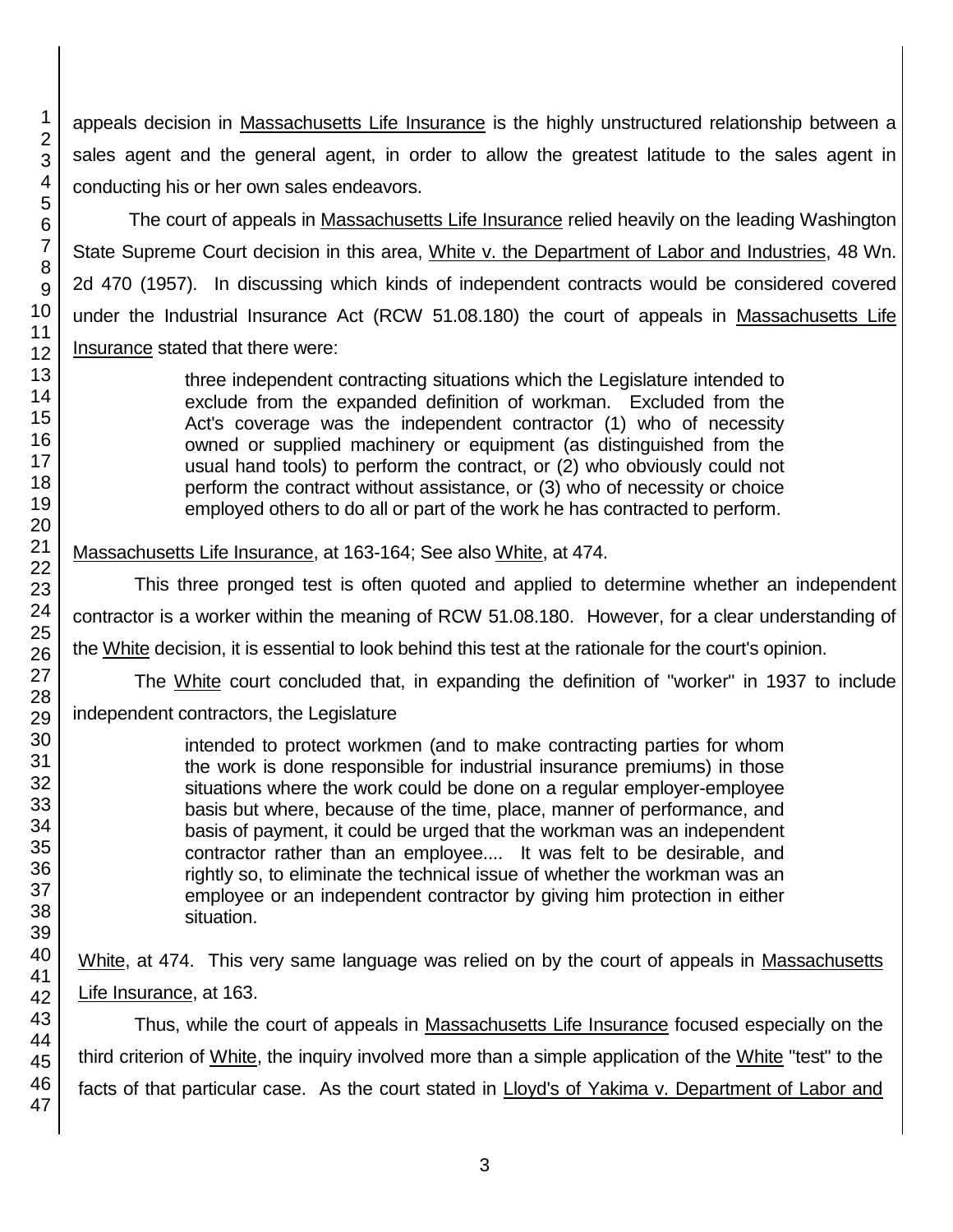Industries, 33 Wash. App. 745, 749 (1982), in order to determine whether an independent contractor is a worker within the meaning of RCW 51.08.180, one must look to "the contract, the work to be done, the situation of the parties, and other attendant circumstances." See also Massachusetts Life Insurance, at 163.

In reviewing the facts of this case, it is apparent that the eighteen sales agents are employers in their own right. They can and do hire others to perform certain of their functions. Indeed, there are many aspects of the insurance business which the individual insurance agent does not perform him or herself. While the solicitation of new business contacts by telephone or other means may be the most obvious example of delegation of the contractual duties by the sales agent, there are, no doubt, others. It seems clear that the purpose of any office staff hired by the individual agent is to allow the agent the greatest latitude and flexibility in rendering advice to prospective clients and freedom from tasks not requiring his or her specific authority or supervision. The full extent to which an agent's office staff assists in the selling of insurance was not fully developed in the record. We will not speculate here as to what other tasks the secretaries and other persons employed by an individual agent may perform in the promotion of an agent's individual sales practice. Suffice it to say that it appears that individual agents can and do employ others to perform at least part of the contract to sell insurance.

Thus, in light of the third criterion of White as well as the rationale of that decision, it is apparent that the sales agents here, like the sales agents in Massachusetts Life Insurance, are not workers within the meaning of RCW 51.08.180. The Department's assessment of premiums for these agents must therefore be reversed.

At the time of the Board majority's decision in Family Life there were no Washington cases interpreting the "personal labor" provision of RCW 51.08.180 as it applied to insurance agents. We expressly overrule our decision in Family Life to the extent it expresses an analysis of the independent contractor relationship different from that set forth herein.

#### **FINDINGS OF FACT**

The Board adopts proposed Findings of Fact 1, 2, and 4 and Proposed Conclusions of Law 1, 2 and 3 as the Board's final Findings of Fact and Conclusions of Law and incorporates the same herein by reference. The Board also makes the following Findings of Fact and Conclusions of Law.

3. James D. Shanley and Wife employed a clerical staff of fourteen during the inclusive period from July 1, 1984 through June 30, 1986. Some of these persons were hourly employees and some were salaried. Shanley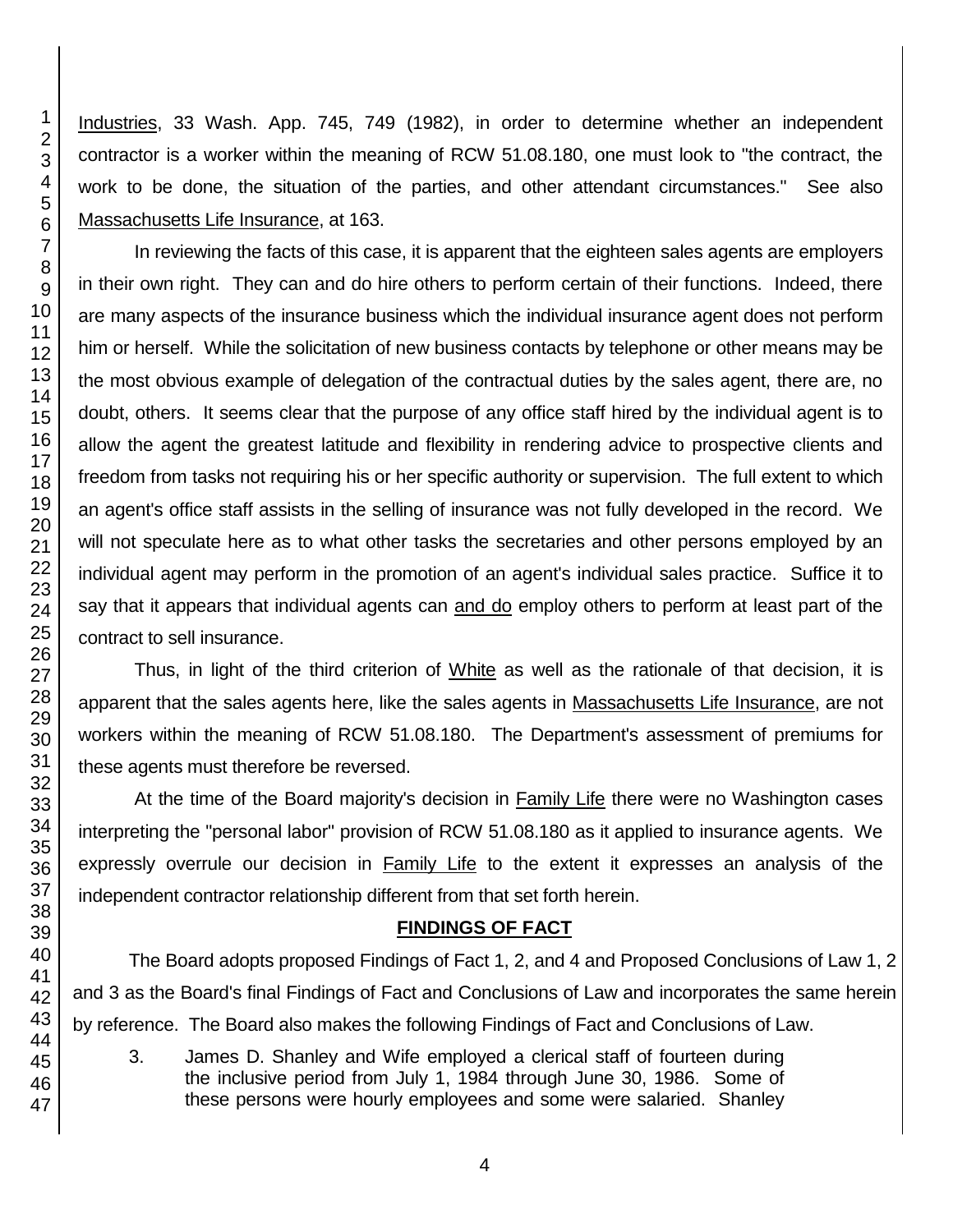correctly reported his hourly employees to the Department of Labor and Industries. Shanley reported his salaried employees' hours as 140 hours per month. The Shanley firm did not maintain complete and accurate records, supported by original time cards or timebook entries for these salaried employees and therefore was required to report assumed hours based upon 160 worker hours for each month in which the employee was on salary pursuant to WAC 296-17- 350(5). The firm therefore owes the Department \$ 446.29 as additional premiums for industrial insurance coverage for salaried clerical workers during the inclusive period from July 1, 1984 through June 30, 1986.

- 5. During the period from July 1, 1984 through June 30, 1986 James D. Shanley and Wife, as general insurance agent for Northwestern Mutual Life Insurance Company, contracted with eighteen insurance agents under a full-time special or soliciting agent's contract to solicit and secure applicants for Northwestern Mutual Life Insurance Company insurance policies and annuity contracts.
- 6. During the period from July 1, 1984 through June 30, 1986, each of the eighteen insurance sales agents was required to provide his or her own fidelity bond and was allowed to sell other forms of noncompeting insurance based upon the needs of prospective purchasers. The insurance agents were required to pay their own office expenses and office staff except for a brief two-year period in which the firm shared in the start-up costs for new agents. The agents also set their own hours and methods of soliciting clients. In some cases the individual insurance agents employed office staff for the purpose of soliciting clients and customers by telephone and other means.
- 7. During the period from July 1, 1984 through June 30, 1986 the contract between James D. Shanley and his wife, as general agent for Northwestern Mutual Life Insurance Company and, the eighteen insurance sales agents was an independent contract, the essence of which was not the personal labor of the eighteen insurance sales agents.

## **CONCLUSIONS OF LAW**

- 4. During the period July 1, 1984 through June 30, 1986, the eighteen insurance sales agents on contract with James D. Shanley and Wife, as general insurance agent for Northwestern Mutual Life Insurance Company, were not workers within the meaning of RCW 51.08.180.
- 5. The Notice and Order of Assessment of Industrial Insurance Taxes issued by the Department of Labor and Industries on January 12, 1987 which assessed \$ 8,457.95 against James D. Shanley and Wife for taxes which accrued between July 1, 1984 through June 30, 1986, is incorrect and is hereby reversed and remanded to the Department with instructions to issue a new Notice and Order of Assessment of Industrial Insurance Taxes assessing \$ 446.29 against James D. Shanley and his wife, as general agents for Northwestern Mutual Life Insurance Company for